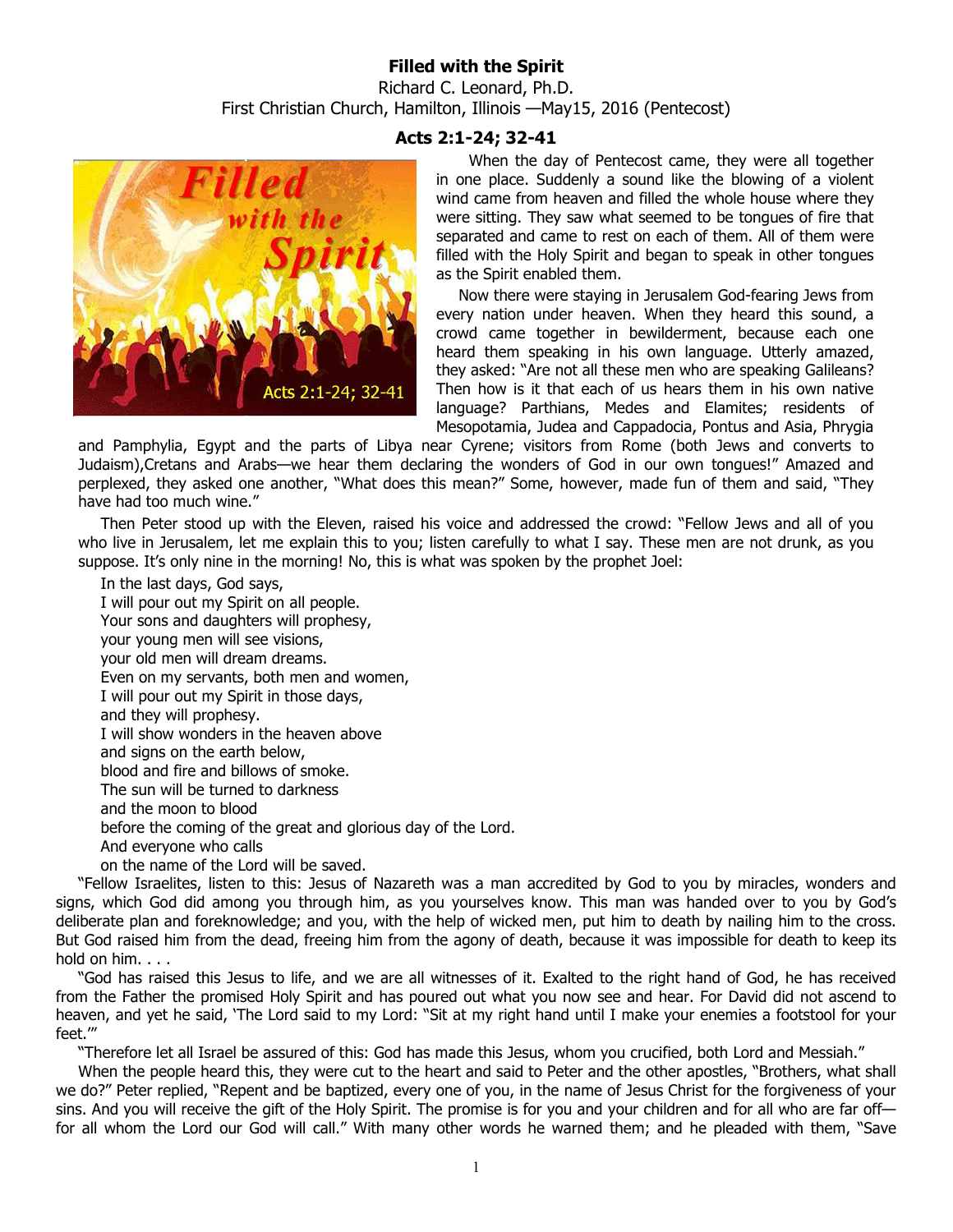yourselves from this corrupt generation." Those who accepted his message were baptized, and about three thousand were added to their number that day. \_\_\_\_\_\_\_\_\_\_\_\_\_\_\_\_\_\_\_\_\_\_\_\_\_\_\_\_\_\_\_\_\_\_

We come today to the fiftieth day, or seven weeks, after Easter, known as Pentecost. (The name "Pentecost" actually means "fiftieth day" in Greek.) Pentecost is one of the three annual feasts mandated in the Law of Moses, although in the Torah it's called "Weeks." In Deuteronomy 16 we read the instruction:

Three times a year all your males shall appear before the LORD your God at the place which he will choose: at the feast of unleavened bread, at the feast of weeks, and at the feast of booths. They shall not appear before the LORD empty-handed; every man shall give as he is able, according to the blessing of the LORD your God which he has given you (Deuteronomy 16:16-17).



The first Christians, who were all Jewish, observed these special days, which helped them remember the great events of their history — how the Lord delivered the people of Israel from slavery in the Exodus from Egypt, and gave them the Law on Mount Sinai. These days coincided with the annual cycle of agriculture, so that the Feast of Weeks (or *Shavuot*) was a celebration of the first fruits of the harvest, and the Feast of Booths or Tabernacles (Sukkot) was the festival of ingathering in the fall. But the main purpose of these festivals was to help the people of Israel remember what the Lord had done for them in making them his people with a special calling to serve him.

Today, Christians observe Passover as Easter, when God delivered his people from sin and death through the resurrection of Jesus. In some languages Easter is actually known by a name derived from the Hebrew word for Passover, pesach — such as Pascha or Pâques. Many Christian groups observe Pentecost, because it was on the Day of Pentecost that the Holy Spirit came upon the apostles and they first began to preach the resurrection of Jesus (as we read in our passage from the Book of Acts). However, some churches seem to have forgotten about Pentecost; it gets swallowed up by other events that happen around the same time, such as Mother's Day. Then, the third Jewish festival, Tabernacles, seems to have been almost entirely forgotten by the church. In America, we have Thanksgiving as our observance of a bountiful harvest in the fall, but Tabernacles comes earlier, usually in October, and it's pretty much neglected. But a few groups have

"But you shall receive power when the Holy Spirit has come upon you; and you shall be my witnesses in Jerusalem and in all **Judea and Samaria** and to the end of the earth." – Acts 1:8



adopted the Feast of Tabernacles as a time to celebrate the use of the fine arts in worship: music, dance, banners, and the like. I think it's a pretty good idea to bring back the biblical festivals into our Christian celebration, because we're supposed to be a church that worships according to the pattern of the Christians of the New Testament.

So today is Pentecost, when we remember how the Holy Spirit came upon the apostles in Jerusalem and they received power to proclaim the risen Jesus as the Messiah of Israel. As Peter stated, "God has made him both Lord and Messiah, this Jesus whom you crucified."

Pentecost is the fulfillment of what Jesus promised his disciples. "But you shall receive power when the Holy Spirit has come upon you; and you shall be my witnesses in

Jerusalem and in all Judea and Samaria and to the end of the earth" (Acts 1:8), or as in the older translation, "to the uttermost parts of the earth." Sometimes we get this turned around; we think of ourselves as the "Jerusalem" from which the gospel is to go out to the rest of the world. But the Bible is geographically specific;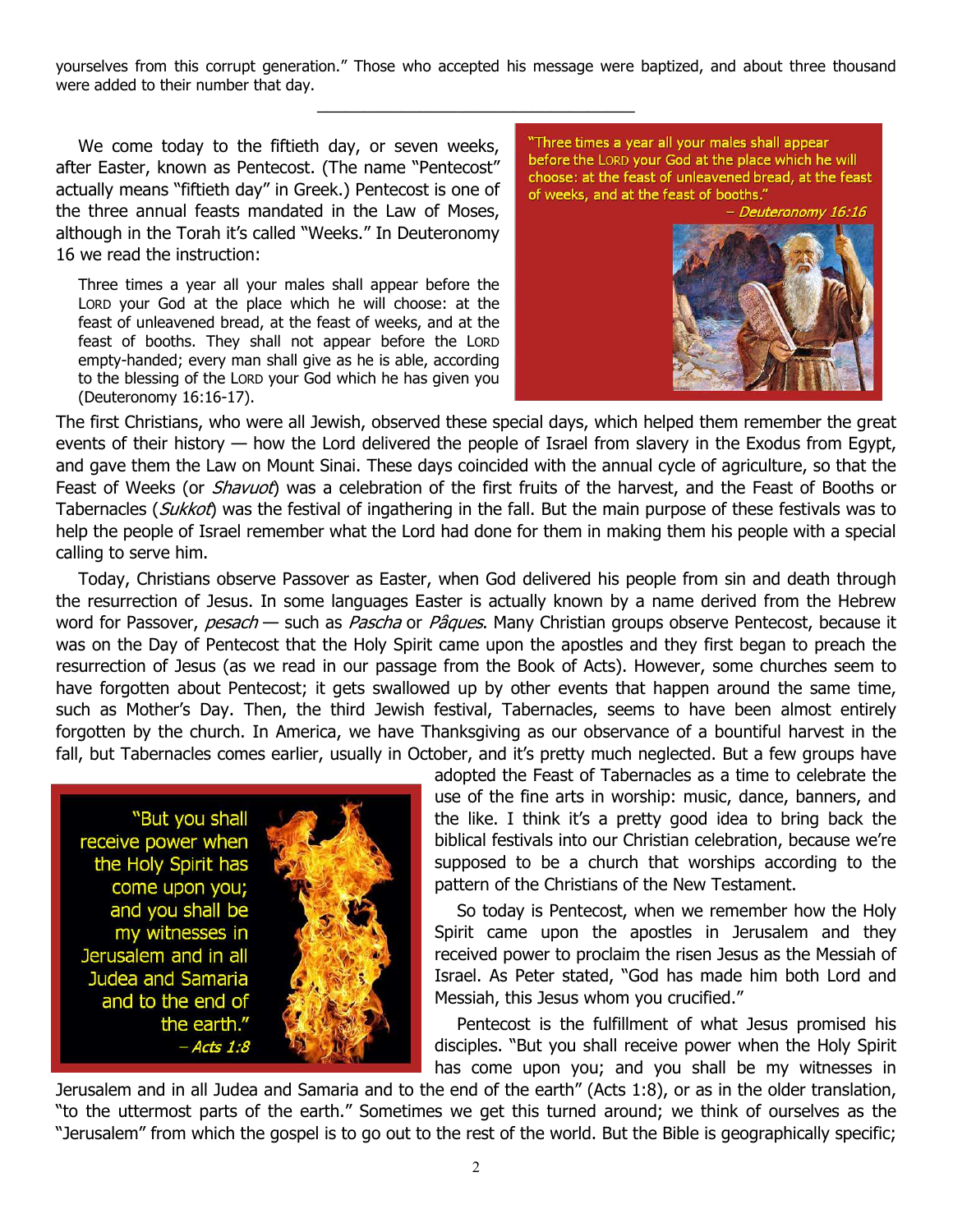the gospel began from Jerusalem and spread, eventually, to Hamilton — which, here in Forgottonia, is one of "the uttermost parts of the earth." Viewed from the perspective of Scripture, we're the blessed *recipients* of that word of salvation that went out beginning from Jerusalem.

It was the coming of the Holy Spirit, on Pentecost, that gave the gospel its first "push" to break out of its Jewish environment into the rest of the world. So the work of the Holy Spirit is basic to all we do as witnesses to the lordship of Jesus. I thought it would be useful today to take up three questions: Who is the Holy Spirit? What does it mean to be filled with the Holy Spirit? and, How do we get filled with the Holy Spirit? Volumes have been written on these questions, so naturally our treatment today has to be brief.

First, **Who is the Holy Spirit?** We're all familiar with the Trinity formula, "In the name of the Father, and of the Son, and of the Holy Spirit," and that tends to make us think of them as three separate entities, like three Gods.



In fact, that's what Muslims and other opponents of Christianity think we believe. They don't stop to consider that no reasonable person *could* believe in three Gods, since by definition God has to be One. If God isn't one, he's not God, he's something less than God. So the Holy Spirit isn't a *department* of God, or a *section* of the divine being alongside other sections. Instead, the Holy Spirit is just a name we give to the one God relating to us in a certain way. Last week we observed Mother's Day. But every mother is also a daughter, or a sister, or an aunt, or a grandmother — yet she's one person. That's sort of how it is with God the Holy Spirit.

In our reading from the Book of Acts we saw how the disciples received power to declare the resurrection and lordship of Jesus when the Holy Spirit came upon them. So we could say that the Holy Spirit is the life of God, or the energy of God, as he gives us the power to do what he's calling us to do. We might say the Holy Spirit is "the life of God in the soul of man," enabling us to become, as Peter says, "partakers of the divine nature" (2 Peter 1:4).



The Spirit of God is his creative force. The Nicene Creed proclaims the Holy Spirit as the "Giver of life." Indeed, the very first words of the Bible indicate that it's through his Spirit that God brings all things into being: "In the beginning God created the heavens and the earth. The earth was without form and void, and darkness was upon the face of the deep; and the Spirit of God was moving over the face of the waters. And God said, 'Let there be light'; and there was light" (Genesis 1:1-3).

Scripture isn't concerned to make fine distinctions between the "persons" of the Trinity. What the Father is, the Son is; and what the Son is, the Spirit is. As Paul writes in 2 Corinthians 3:17-18, "Now the Lord is the Spirit, and where the Spirit of the Lord is, there is freedom. And we all,

with unveiled face, beholding the glory of the Lord, are being changed into his likeness from one degree of glory to another; for this comes from the Lord who is the Spirit." The Spirit is the fulness of God making us into what the Creator intends us to be.

That brings us, then, to our second question: **What does it mean to be filled with the Holy Spirit?** It means, essentially, that we're becoming the people God means for us to be, and doing the things he means for us to do. That could cover a wide spectrum of life and activity. For example, do you know who are the first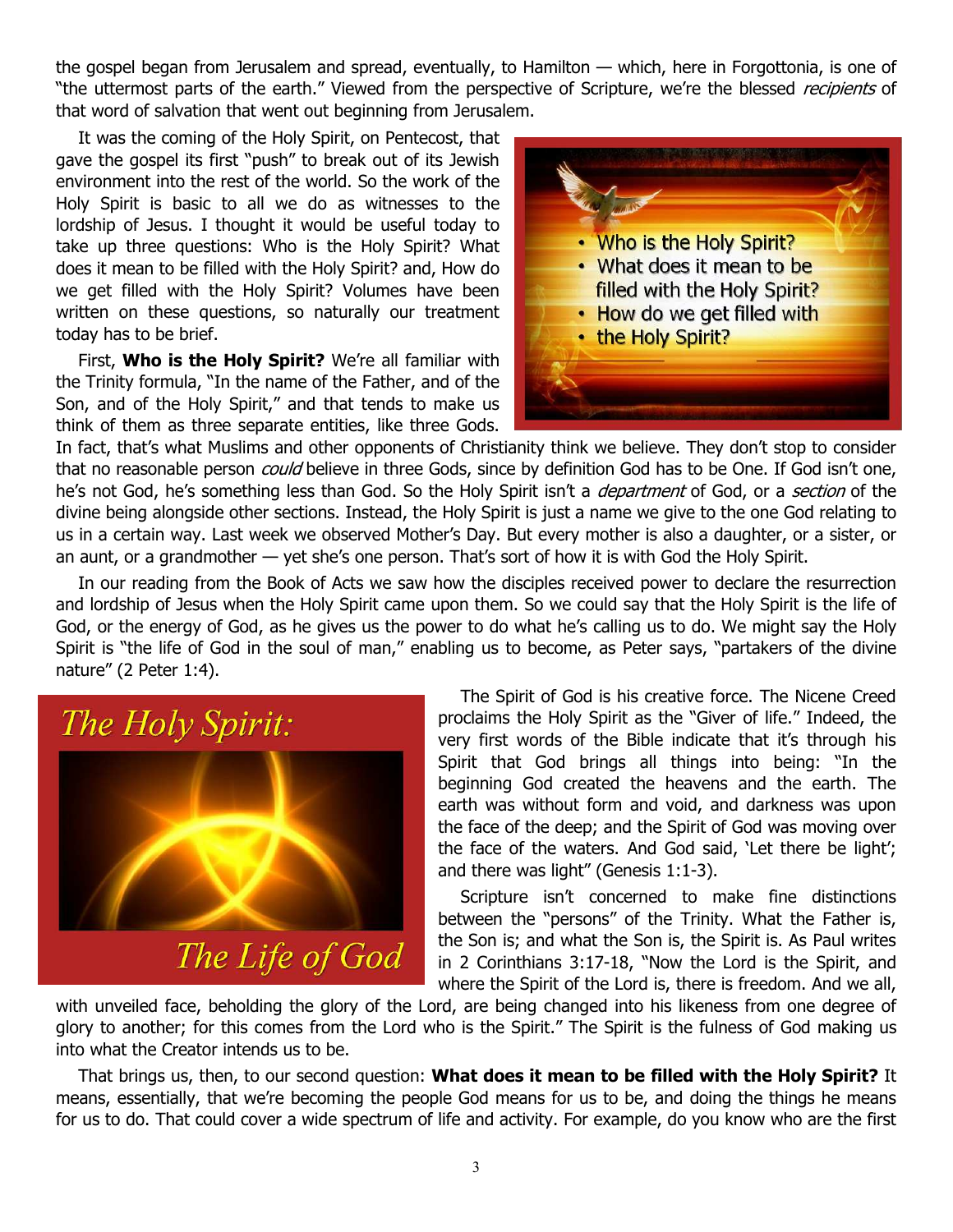people the Bible says were filled with the Spirit of God? No, it wasn't the apostles at Pentecost; to find them we have to go all the way back to the Book of Exodus, chapter 35:

And Moses said to the people of Israel, "See, the LORD has called by name Bezalel the son of Uri, son of Hur, of the tribe of Judah; and he has filled him with the Spirit of God, with ability, with intelligence, with knowledge, and with all craftsmanship, to devise artistic designs, to work in gold and silver and bronze, in cutting stones for setting, and in carving wood, for work in every skilled craft (Exodus 35:30-33).

It was Bezalel, and his partner Oholiab, who designed and built the Tabernacle in the wilderness and the Ark of the Covenant, the center of Israel's worship. They were "filled with the Spirit" to create their artistic designs and work their craft, making things of beauty to honor the Lord. This shows us that the Spirit of the Lord can move upon us to excel in a variety of areas — not just in such activities as witnessing to



our faith verbally, as happened with the disciples on the Day of Pentecost. The Spirit manifests himself in works of art that honor the Lord: painting, dance, poetry, architecture, literature, music, and the rest. But let's not stop there, let's go on to what we might call more mundane things. For instance, perhaps you're filled with



the Spirit of God to prepare tasty food for the meals we enjoy here in this church!

I can't cover everything on this subject, but let me just lift up a few more places where the Bible describes what happens when we're filled with the Spirit. In John, chapter 7, Jesus is present at the Feast of Tabernacles in Jerusalem, and he describes the person who is filled with the Holy Spirit:

On the last day of the feast, the great day, Jesus stood up and proclaimed, "If any one thirst, let him come to me and drink. He who believes in me, as the scripture has said, 'Out of his heart shall flow rivers of living water.'" Now this he said about the Spirit, which those who believed in him were to receive; for as yet the Spirit had not been given, because Jesus was not yet glorified (John 7:37-39).

As the older translation says, "Out of his belly [or out of his innermost being] shall flow rivers of living water." When we're filled with the Holy Spirit, something of the very life of God flows out of us to impact people around us. There ought to be a kind of *enthusiasm* about us  $-$  and did you know that the word "enthusiasm" is derived from Greek words that mean having God within us? Generosity, concern for others, a positive

attitude — these are aspects of those "rivers of living water" that Jesus says will flow out of the innermost being of a person filled with the Holy Spirit. Don't be afraid to get enthusiastic about the Christian life; that's what the Lord expects you to do, because he has been raised from the dead and is glorified at the right hand of the Father!

A well-known passage in Paul's Letter to the Romans points to another aspect of what it means to be filled with the Holy Spirit:

Likewise the Spirit helps us in our weakness; for we do not know how to pray as we ought, but the Spirit himself intercedes for us with sighs too deep for words. And he who searches the hearts of men knows what is the mind of the Spirit, because the Spirit intercedes for the saints according to the will of God (Romans 8:26-27).

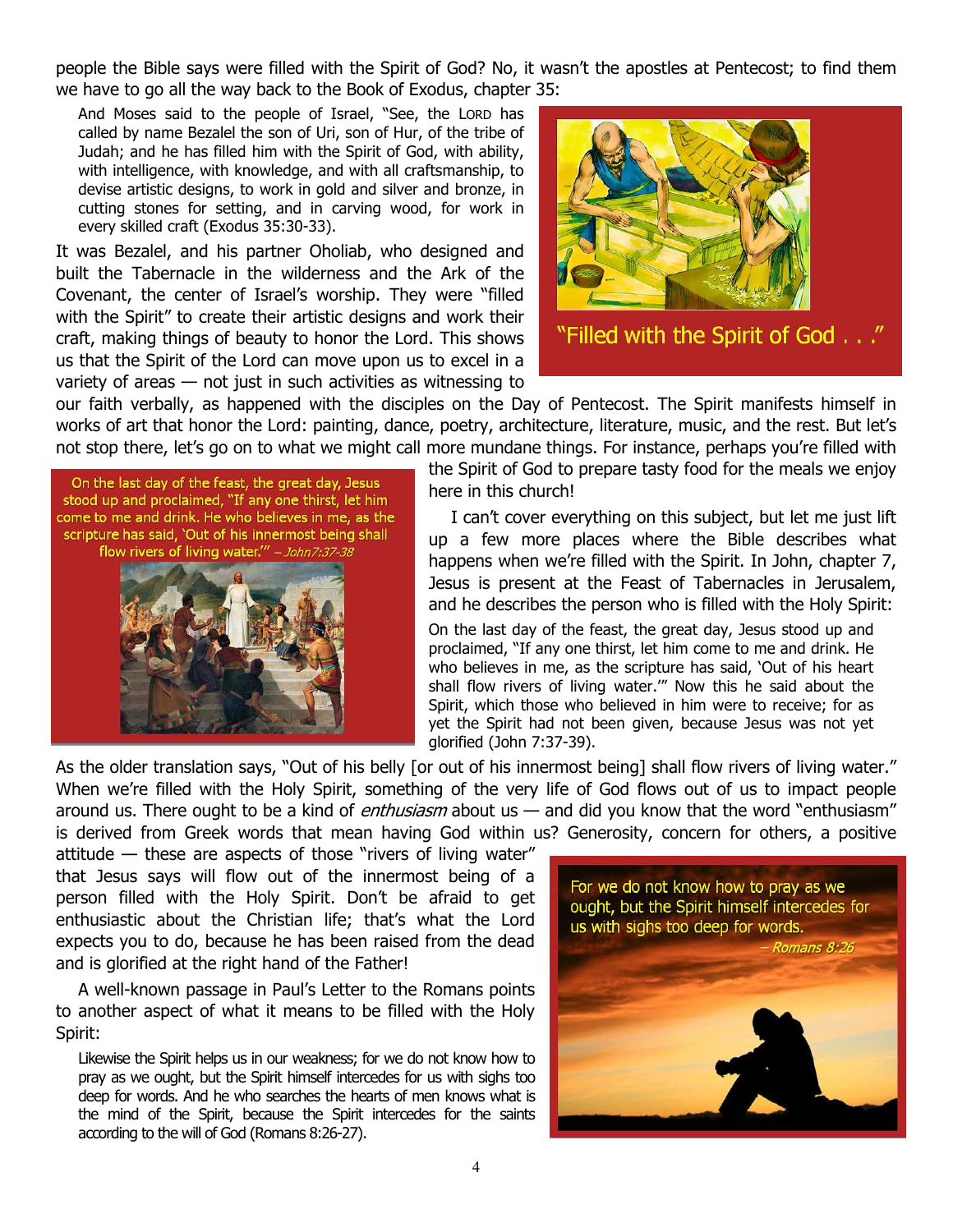When we're filled with the Holy Spirit, then we know that the Lord hears our deepest prayers. We need to pray aloud, as we normally do, and we may not always know how we should be praying. But that shouldn't stop us; if we've opened ourselves to the filling of the Holy Spirit, then we know that, deep within us, the Spirit is connecting with the Father and taking our situation to him in a way that corresponds to his will for us. If I could use a crude analogy from the computer world, my PC is part of a network with other computers in our home. And the operating system has a feature called "network discovery" that's constantly on the lookout for the other computers, so I can share data with them. I think the Holy Spirit in us is like this "network discovery"; the Spirit is reaching out to communicate with the mind of God, even if I'm not consciously aware of his activity.

There are plenty of other places we could look in the New Testament to understand what happens to us when we're filled with the Holy Spirit, but I'll go to one important passage where Paul describes the effects of the life of God within us. In Galatians 5 he describes the results of the Spirit's work — first giving examples of



what happens when we *don't* let the Spirit fill us with that divine life:

Now the works of the flesh are plain: fornication, impurity, licentiousness, idolatry, sorcery, enmity, strife, jealousy, anger, selfishness, dissension, party spirit, envy, drunkenness, carousing, and the like. I warn you, as I warned you before, that those who do such things shall not inherit the kingdom of God. But the fruit of the Spirit is love, joy, peace, patience, kindness, goodness, faithfulness, gentleness, self-control; against such there is no law. And those who belong to Christ Jesus have crucified the flesh with its passions and desires. If we live by the Spirit, let us also walk by the Spirit (Galatians 5:19-25).

There are qualities of life and behavior that result from being filled with the Holy Spirit. Each one deserves a paragraph of its own, but let me just summarize.

- We love, as a reflection of the Lord's love for us  $-$  not a sentimental, emotional, unstable sort of love that can change with the behavior of other people, but New Testament *agape* love, a commitment to the people of God with whom we're bonded in Jesus.
- We have joy, a satisfaction and contentment within ourselves because we know who we are in the Lord.
- We have  $peace$  not just a calm and untroubled way about us but an active peace, what the Hebrew Bible calls *shalom* or a healthy outlook.
- As a result we're *patient*, because we know we can work through any situation till God brings about the result he wants.
- We become *kind*, showing generosity to others and concern for their welfare.
- We display  $qoodness$  not just moral goodness, but the kind of goodness we associate with good food; we become the sort of person people like to have around, because we're interesting and add some "zip" to their life.
- We're *faithful*, loyal to the agreement the Lord has made with us that we should be his people and he will be our God. People can trust us to do what's right in whatever situation.
- We're *gentle* or *meek*, not lifting ourselves above the Lord but submitting to his Word.
- Finally, we have *self-control*, the "bottom line" that sustains all the rest of these qualities. We have a determination not to allow our unhealthy emotions get the best of us and make trouble. We remember to follow James's advice: "Resist the devil, and he will flee from you" (James 4:7).

As I said, this is a big subject and the Scripture has more to say. But these are examples of what it means to be filled with the Holy Spirit. So we come to our final question: **How do we get filled with the Holy Spirit?**